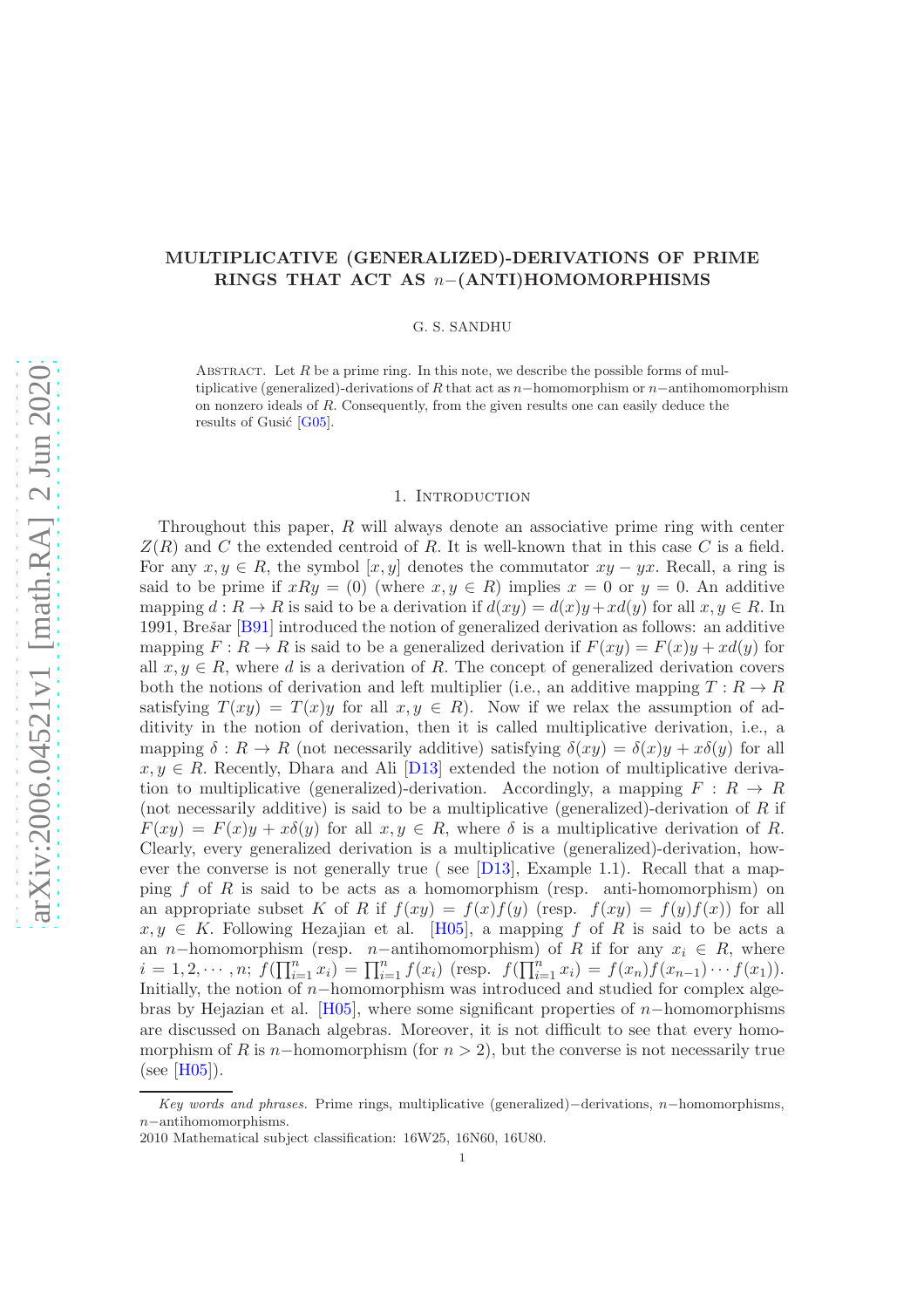Till date, there exist many results in the literature showing that the global structure of R is often tightly connected to the behaviour of additive mappings defined on R. In 1989, a result due to Bell and Kappe [\[B89\]](#page-7-0) states that if a prime ring  $R$  admits a derivation  $d$ that acts as homomorphism or anti-homomorphism on a nonzero right ideal  $U$  of  $R$ , then  $d = 0$ . Later Asma et al. [\[A03\]](#page-7-1) proved that this result also holds on nonzero square-closed Lie ideals of prime rings. Moreover, Rehman [\[R04\]](#page-8-4) established this result for generalized derivations of prime rings. In fact, he proved that if  $F$  is a nonzero generalized derivation of a 2-torsion free prime ring  $R$  that acts as homomorphism or anti-homomorphism on a nonzero ideal of R and  $d \neq 0$ , then R is commutative. Recently, Lukashenko [\[L15\]](#page-8-5) provided a new direction to these studies by investigating derivations acting as homomorphisms or anti-homomorphisms in differentially semiprime rings. Now it seems interesting to extend the results of generalized derivations to multiplicative (generalized) derivations. In this context, Gusić  $[G05]$  gave the complete form of Rehman's result as follows: *Let* R *be an associative prime ring,* F *be a multiplicative (generalized)-derivation of* R *associated with a multiplicative derivation* δ *and* I *be a nonzero ideal of* R.

- (a) *Assume that* F *acts as homomorphism on* I. Then  $\delta = 0$ , and  $F = 0$  or  $F(x) = x$ *for all*  $x \in R$ *.*
- (b) Assume that F acts as anti-homomorphism on I. Then  $\delta = 0$ , and  $F = 0$  or  $F(x) = x$  for all  $x \in R$  *(in this case* R *should be commutative).*

In view of our above discussion, we find it reasonable to extend the results of derivations acting as homomorphisms (resp. anti-homomorphisms) to n–homomorphisms (resp. n−antihomomorphisms) with multiplicative derivations. More specifically, we study multiplicative (generalized)-derivations of prime rings that act as n−homomorphism or n−antiho

momorphism.

# 2. THE RESULTS

We begin with the following observations in this subject, which we shall use frequently.

<span id="page-1-0"></span>**Lemma 2.1.** Let R be a prime ring and I be a nonzero ideal of R. Then for any  $a, b \in R$ ,  $aIb = (0)$  *implies*  $a = 0$  *or*  $b = 0$ .

<span id="page-1-2"></span>Lemma 2.2. *Let* R *be a prime ring and* I *be a nonzero ideal of* R. *If for any fixed positive integer*  $n, [x^n, y^n] \in Z(R)$  *for all*  $x, y \in I$ *, then*  $R$  *is commutative.* 

*Proof.* By hypothesis, we have  $[[x^n, y^n], r] = 0$  for all  $x, y \in I$  and  $r \in R$ . It is wellknown that I and R satisfy same polynomial identities. Thus, we have  $[[x^n, y^n], r] = 0$ for all  $x, y, r \in R$ . If possible suppose that R is not commutative. By a famous result of Lanski [\[L93\]](#page-8-6),  $R \subseteq M_n(F)$ , where  $M_n(F)$  be a ring of  $n \times n$  matrices, with  $n \geq 2$ over a field F. Moreover, R and  $M_n(F)$  satisfy the same polynomial identities. Choose  $x = e_{11}, y = e_{12} + e_{22}$  and  $r = e_{21}$ , where  $e_{ij}$  denotes matrix with 1 at ij–entry and 0 elsewhere. In this view, it follows that

$$
0 = [[x^n, y^n], r] = e_{11},
$$

a contradiction. Hence,  $R$  is commutative.

<span id="page-1-1"></span>Lemma 2.3. *Let* R *be a ring and* δ *be a multiplicative derivation of* R. *Then the followings are true:*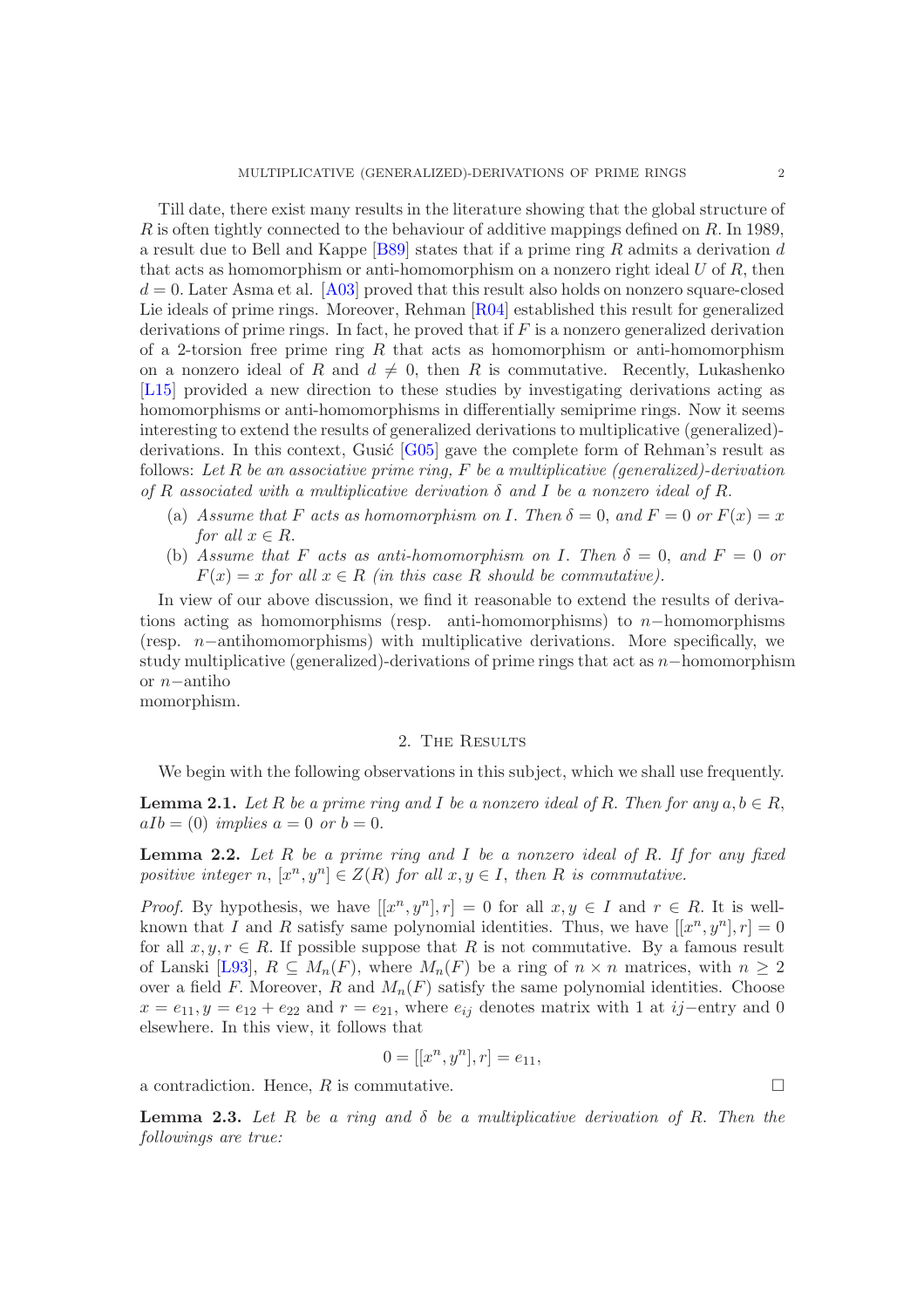(i)  $\delta(0) = 0$ . (ii) *If*  $a \in Z(R)$ , *then*  $\delta(a) \in Z(R)$ .

*Proof.* (i)  $\delta(0) = \delta(0.0) = \delta(0.0+0. \delta(0)) = 0$ . (ii) Let  $a \in Z(R)$  and  $\delta$  be a multiplicative derivation of R. Then for each  $x \in R$ , we have

$$
\delta(ax) = \delta(a)x + a\delta(x)
$$

and

$$
\delta(ax) = \delta(xa) = \delta(x)a + x\delta(a).
$$

Together with above two equations, we get

$$
[x, \delta(a)] = 0 \text{ for all } x \in R.
$$

Hence  $\delta(a) \in R$ .

<span id="page-2-5"></span>**Theorem 2.4.** Let R be a prime ring, I a nonzero ideal of R. Suppose that  $F: R \to R$ *is a multiplicative (generalized)-derivation associated with a multiplicative derivation* δ  $of$  R *such that* F *acts* as  $n-homomorphism$  on I. Then  $δ = 0$ , and  $F = 0$  or there exists  $\lambda \in C$  such that  $F(x) = \lambda x$  for all  $x \in R$  and  $\lambda^{n-1} = 1$ .

*Proof.* By hypothesis, we have

<span id="page-2-0"></span>
$$
F(\prod_{i=1}^{n} x_i) = \prod_{i=1}^{n} F(x_i)
$$
\n(2.1)

for all  $x_i \in I$ . On the other hand, we find

<span id="page-2-1"></span>
$$
F(\prod_{i=1}^{n} x_i) = F(\prod_{i=1}^{n-1} x_i) x_n + \prod_{i=1}^{n-1} x_i \delta(x_n)
$$
\n(2.2)

for all  $x_i \in I$ . Combining  $(2.1)$  and  $(2.2)$ , we obtain

<span id="page-2-2"></span>
$$
\prod_{i=1}^{n} F(x_i) = F(\prod_{i=1}^{n-1} x_i) x_n + \prod_{i=1}^{n-1} x_i \delta(x_n)
$$
\n(2.3)

for all  $x_i \in I$ . Replace  $x_n$  by  $x_n r$  in  $(2.3)$ , where  $r \in R$ , we get

$$
\prod_{i=1}^{n-1} F(x_i)x_n\delta(r) = \prod_{i=1}^n x_i\delta(r).
$$

That is

$$
(\prod_{i=1}^{n-1} F(x_i) - \prod_{i=1}^{n-1} x_i) x_n \delta(r) = 0.
$$

In view of Lemma [2.1,](#page-1-0) we find that either  $\prod_{i=1}^{n-1} F(x_i) = \prod_{i=1}^{n-1} x_i$  or  $\delta = 0$ . Let us consider

<span id="page-2-3"></span>
$$
\prod_{i=1}^{n-1} F(x_i) = \prod_{i=1}^{n-1} x_i
$$
\n(2.4)

for all  $x_i \in I$ . Replace  $x_{n-1}$  by  $x_{n-1}r$  in [\(2.4\)](#page-2-3), we find

<span id="page-2-4"></span>
$$
\prod_{i=1}^{n-1} F(x_i)r + \prod_{i=1}^{n-2} F(x_i)x_{n-1}\delta(r) = \prod_{i=1}^{n-1} x_i r
$$
\n(2.5)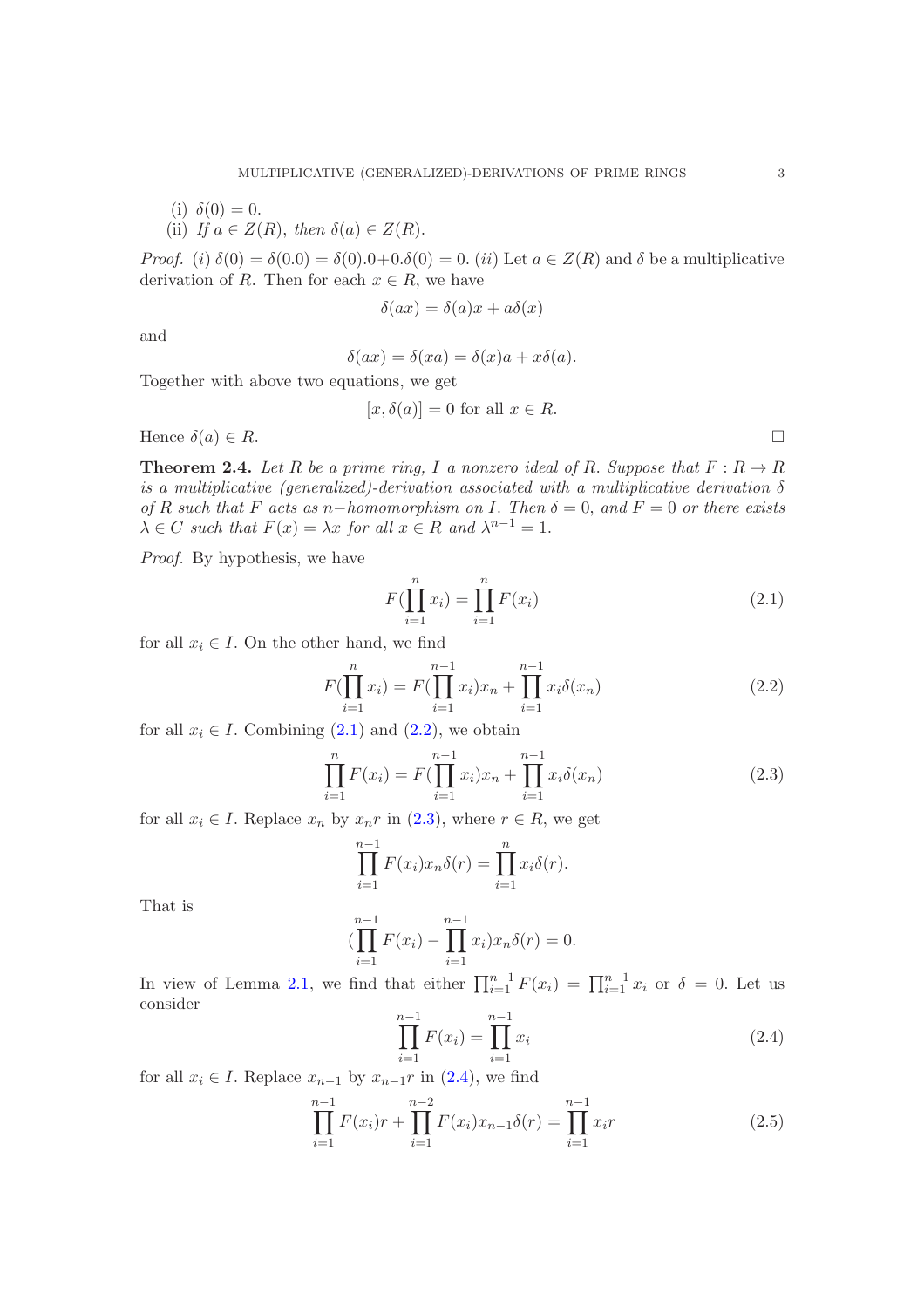for all  $x_i \in I$  and  $r \in R$ . Right multiply [\(2.4\)](#page-2-3) by r and subtract from [\(2.5\)](#page-2-4), we get

$$
\prod_{i=1}^{n-2} F(x_i)x_{n-1}\delta(r) = 0
$$

for all  $x_i \in I$  and  $r \in R$ . Again by invoking Lemma [2.1,](#page-1-0) we find that either  $\prod_{i=1}^{n-2} F(x_i) =$ 0 or  $\delta = 0$ . But  $\delta \neq 0$ , so we have  $\prod_{i=1}^{n-2} F(x_i) = 0$  for all  $x_i \in I$ . Substitute  $x_{n-2}$ r in place of  $x_{n-2}$  in above expression, where  $r \in R$ , we find that  $\prod_{i=1}^{n-3} F(x_i)I\delta(r) = (0)$ . By Lemma [2.1,](#page-1-0) it follows that either  $\prod_{i=1}^{n-3} F(x_i) = 0$  for all  $x_i \in I$  or  $\delta = 0$ . But  $\delta \neq 0$ , thus we have  $\prod_{i=1}^{n-3} F(x_i) = 0$  for all  $x_i \in I$ . Continuing in this way, we arrive at  $F(x) = 0$ for all  $x \in I$ . Replace x by xr, where  $r \in R$ , we get  $x\delta(r) = 0$  for all  $x \in I$  and  $r \in R$ . It implies that  $\delta = 0$ , which is a contradiction.

Let us now consider the latter case  $\delta = 0$ , we find that

<span id="page-3-0"></span>
$$
F(\prod_{i=1}^{n} x_i) = F(x_i) \prod_{i=2}^{n} x_i
$$
\n(2.6)

for all  $x_i \in I$ . Combining  $(2.1)$  and  $(2.6)$ , we obtain

$$
F(x_1)(\prod_{i=2}^{n} F(x_i) - \prod_{i=2}^{n} x_i) = 0
$$

for all  $x_i \in I$ . Replace  $x_1$  by  $x_1r$ , where  $r \in R$ , we may infer that

$$
F(x_1)R(\prod_{i=2}^n F(x_i) - \prod_{i=2}^n x_i) = (0)
$$

for all  $x_i \in I$ . Since R is prime, we find that either  $F(x) = 0$  for all  $x \in I$  or  $\prod_{i=2}^{n} F(x_i) =$  $\prod_{i=2}^n x_i$  for all  $x_i \in I$ . It is straight forward to see that the former case implies  $F = 0$ . On the other side, we have

<span id="page-3-1"></span>
$$
\prod_{i=2}^{n} F(x_i) = \prod_{i=2}^{n} x_i
$$
\n(2.7)

for all  $x_i \in I$ . Take  $rx_2$  instead of  $x_2$  in  $(2.7)$ , where  $r \in R$ , we get

<span id="page-3-2"></span>
$$
F(r)x_2 \prod_{i=3}^{n} F(x_i) = rx_2 \prod_{i=3}^{n} x_i.
$$
 (2.8)

Left multiply  $(2.7)$  by r and then subtract from  $(2.8)$ , we obtain

$$
(F(r)x_2 - rF(x_2)) \prod_{i=3}^{n} F(x_i) = 0
$$

for all  $x_i \in I$  and  $r \in R$ . Substitute  $x_2s$  in place of  $x_2$  in above equation, where  $s \in R$ , we obtain

$$
(F(r)x_2 - rF(x_2))R\prod_{i=3}^{n}F(x_i) = (0)
$$

for all  $x_i \in I$  and  $r \in R$ . It implies that either  $F(r)x - rF(x) = 0$  for all  $x \in I$  and  $r \in R$  or  $\prod_{i=3}^{n} F(x_i) = 0$  for all  $x_i \in I$ . One may observe that in both of these cases we get the situation  $F(r)x - rF(x) = 0$  for all  $x \in I$  and  $r \in R$ . Replace x by sx, we get  $(F(r)s-rF(s))x=0$  for all  $x\in I$  and  $r,s\in R$ . By Lemma [2.1,](#page-1-0) we get  $F(r)s=rF(s)$  for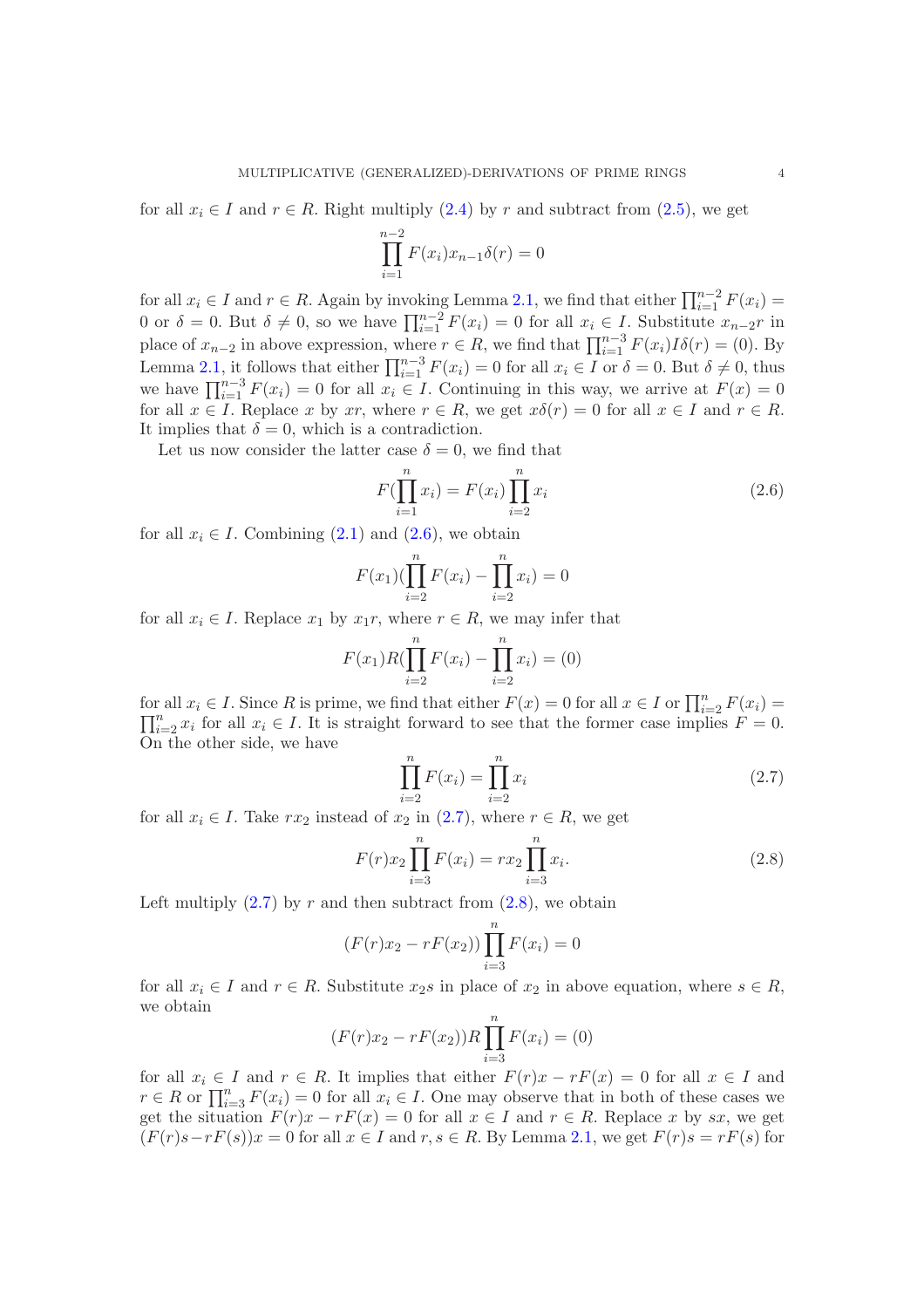all  $r, s \in R$ . Replace r by rp, we get  $F(r)p1_R(s) = 1_R(r)pF(s)$  for all  $r, s, p \in R$ , where  $1_R$ is the identity mapping of R. With the aid of a result of Brešar [[\[B90\]](#page-7-2), Lemma], it follows that there exists some  $\lambda \in C$  such that  $F = \lambda 1_R$  and hence  $F(x) = \lambda x$  for all  $x \in R$ . In view of our hypothesis, we have  $\lambda \prod_{i=1}^n x_i = \prod_{i=1}^n \lambda x_i$ . It forces that  $\lambda^{n-1} = 1$ . It completes the proof.

Corollary 2.5. [[\[G05\]](#page-8-0), Theorem 1(a)] *Let* R *be an associative prime ring,* I *a nonzero ideal of* R. Suppose that  $F: R \to R$  *is a multiplicative (generalized)-derivation associated with a multiplicative derivation* δ *of* R *such that* F *acts a homomorphism on* I. *Then*  $\delta = 0$ , and  $F = 0$  or  $F(x) = x$  for all  $x \in R$ .

Inspirit of a result of Gusic  $\lceil \text{G05} \rceil$ , Theorem  $1(b)$ , it is natural to investigate multiplicative (generalized)-derivations that act as n−antihomomorphisms. However, we could not get this result in its complete form, but we obtain the following:

**Theorem 2.6.** Let R be a prime ring, I a nonzero ideal of R. Suppose that  $F: R \to R$ *is a multiplicative (generalized)-derivation associated with a multiplicative derivation* δ *of* R such that F acts as n-*antihomomorphism on* I. If  $F = \delta$ , then  $\delta(x)^{n-1} \in Z(R)$ *for all*  $x \in I$ *. Moreover, if*  $\delta$  *is additive, then either*  $\delta = 0$  *or* R *is commutative or* R *is an order in a* 4−*dimensional simple algebra.*

*Proof.* By hypothesis, we have

<span id="page-4-0"></span>
$$
F(\prod_{i=1}^{n}) = F(x_n)F(x_{n-1})\cdots F(x_2)F(x_1)
$$
\n(2.9)

for all  $x_i \in I$ . On the other hand, we may infer that

<span id="page-4-1"></span>
$$
F(\prod_{i=1}^{n}) = F(x_1) \prod_{i=2}^{n} x_i + \sum_{i=2}^{n} (\prod_{j=1}^{i-1} x_j \delta(x_i) \prod_{k=i+1}^{n} x_k)
$$
(2.10)

for all  $x_i \in I$ . Combining  $(2.9)$  and  $(2.10)$ , we find that

<span id="page-4-2"></span>
$$
F(x_n)\cdots F(x_1) = F(x_1) \prod_{i=2}^n x_i + \sum_{i=2}^n (\prod_{j=1}^{i-1} x_j \delta(x_i) \prod_{k=i+1}^n x_k)
$$
 (2.11)

for all  $x_i \in I$ . Replace  $x_1$  by  $x_1x_n$  in  $(2.11)$ , we obtain

<span id="page-4-3"></span>
$$
F(x_n)\cdots F(x_2)F(x_1)x_n + F(x_n)\cdots F(x_2)x_1\delta(x_n) = F(x_1)x_n \prod_{i=2}^n x_i
$$
  
+
$$
x_1\delta(x_n) \prod_{i=2}^n x_i + x_1x_n\delta(x_2) \prod_{i=3}^n x_i + x_1x_n \sum_{i=3}^n (\prod_{j=2}^{i-1} x_j\delta(x_i) \prod_{k=i+1}^n x_k)
$$
 (2.12)

for all  $x_i \in I$ . Using  $(2.9)$  in  $(2.12)$ , we get

$$
F(\prod_{i=1}^{n} x_i)x_n + F(x_n) \cdots F(x_2)x_1 \delta(x_n) = F(x_1)x_n \prod_{i=2}^{n} x_i + x_1 \delta(x_n) \prod_{i=2}^{n} x_i
$$

$$
+ x_1 x_n \delta(x_2) \prod_{i=3}^{n} x_i + x_1 x_n \sum_{i=3}^{n} (\prod_{j=2}^{i-1} x_j \delta(x_i) \prod_{k=i+1}^{n} x_k)
$$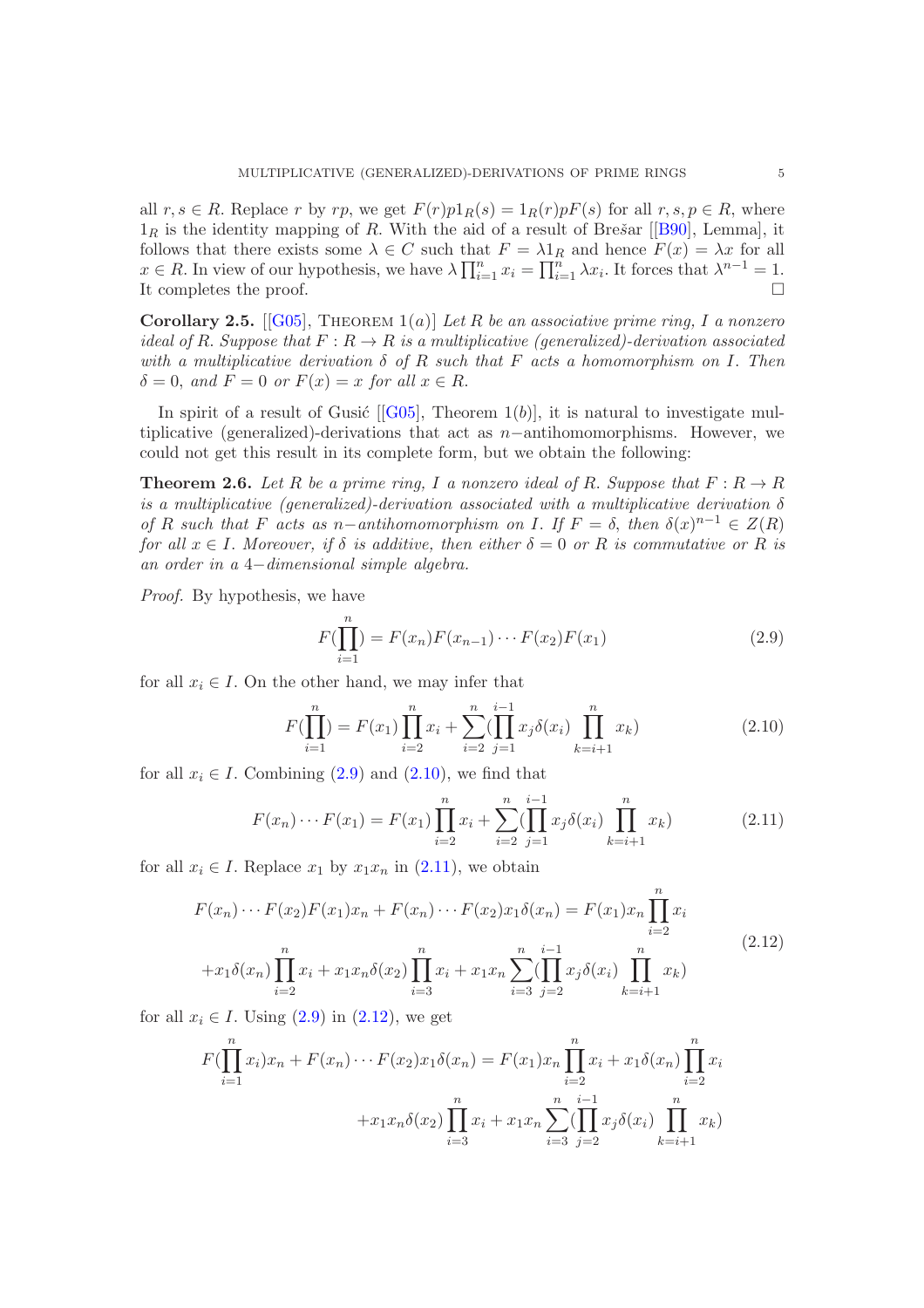for all  $x_i \in I$ . It implies that

$$
(F(x_1)\prod_{i=2}^n x_i + \sum_{i=2}^n (\prod_{j=1}^{n-1} x_j \delta(x_i) \prod_{k=i+1}^n x_k))x_n + F(x_n) \cdots F(x_2)x_1 \delta(x_n)
$$
  
=  $F(x_1)x_n \prod_{i=2}^n x_i + x_1 \delta(x_n) \prod_{i=2}^n x_i + x_1 x_n \delta(x_2) \prod_{i=3}^n x_i + x_1 x_n$   

$$
\sum_{i=3}^n (\prod_{j=2}^{i-1} x_j \delta(x_i) \prod_{k=i+1}^n x_k)
$$

for all  $x_i \in I$ . In particular, for  $x_1 = x$  and  $x_2 = x_3 = \cdots = x_n = y$ , we find

$$
F(x)y^{n} + x\left(\sum_{i=0}^{n-2} y^{i} \delta(y)y^{n-1-i}\right) + F(y)^{n-1}x\delta(y) = F(x)y^{n} + x\delta(y)y^{n-1} + xy\delta(y)y^{n-2} + x\left(\sum_{i=2}^{n-1} y^{i} \delta(y)y^{n-1-i}\right)
$$

for all  $x, y \in I$ . It yields that

<span id="page-5-0"></span>
$$
F(y)^{n-1}x\delta(y) = xy^{n-1}\delta(y)
$$
\n(2.13)

for all  $x, y \in I$ . Replace x by rx, where  $r \in R$  in  $(2.13)$ , we get

<span id="page-5-1"></span>
$$
F(y)^{n-1}rx\delta(y) = rxy^{n-1}\delta(y).
$$
\n(2.14)

Left multiply [\(2.13\)](#page-5-0) by r and combine with [\(2.14\)](#page-5-1), we obtain  $[F(y)^{n-1}, r]x\delta(y) = 0$  for all  $x, y \in I$  and  $r \in R$ .

In particular, we take  $F = \delta$ . Thus we have  $[\delta(y)^{n-1}, r]x\delta(y) = 0$  for all  $x, y \in I$  and  $r \in R$ . Since R is a prime ring, it follows that for each  $y \in I$ , either  $[\delta(y)^{n-1}, r] = 0$  for all  $r \in R$  or  $\delta(y) = 0$ . In each case we have  $[\delta(y)^{n-1}, r] = 0$  for all  $y \in I$  and  $r \in R$ , i.e., $\delta(y)^{n-1} \in Z(R)$  for all  $y \in I$ . In case  $\delta$  is additive, we are done by [[\[C09\]](#page-8-7), Theorem B].

Corollary 2.7. [[\[G05\]](#page-8-0), Theorem 1(b)] *Let* R *be an associative prime ring,* I *a nonzero ideal of* R. Suppose that  $F: R \to R$  is a multiplicative (generalized)-derivation associated *with a multiplicative derivation* δ *of* R *such that* F *acts a homomorphism on* I. *Then*  $\delta = 0$ , and  $F = 0$  or  $F(x) = x$  for all  $x \in R$ .

*Proof.* For  $n = 2$ , in view of equation [\(2.13\)](#page-5-0) and [\(2.14\)](#page-5-1), we have  $[F(y), t]x\delta(y) = 0$  for all  $x, y, t \in I$ . This same expression appeared in the beginning of the proof of Theorem  $1(b)$  in [\[G05\]](#page-8-0), hence the conclusion follows in the same way.  $\Box$ 

**Definition 2.8.** Let  $F: R \to R$  be a function. Then F is called right multiplicative (generalized)-derivation of  $R$  if it satisfies

$$
F(xy) = F(x)y + x\delta(y)
$$

for all  $x, y \in R$  and  $\delta$  is any mapping of R. And F is called left multiplicative (generalized)derivation of  $R$  if it satisfies

$$
F(xy) = \delta(x)y + xF(y)
$$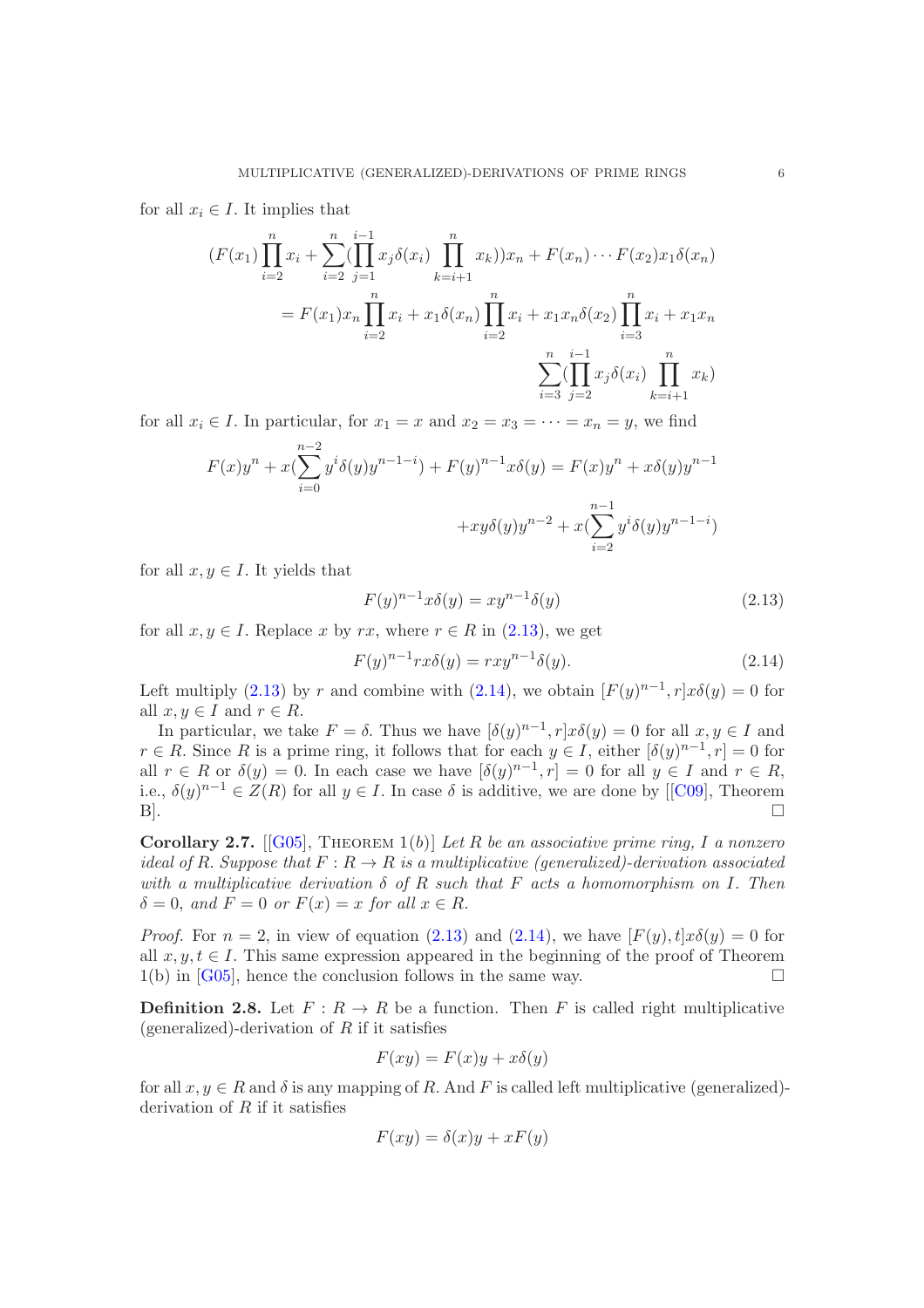for all  $x, y \in R$  and  $\delta$  is any mapping of R. Then it is not difficult to see that the associated mapping  $\delta$  of right and left multiplicative (generalized)-derivation F is a multiplicative derivation. Now,  $F$  is said to be two-sided multiplicative (generalized)derivation of  $R$  if it satisfies

$$
F(xy) = F(x)y + x\delta(y)
$$
  
=  $\delta(x)y + xF(y)$ 

for all  $x, y \in R$ , where  $\delta$  is a multiplicative derivation of R.

**Theorem 2.9.** Let R be a prime ring, I a nonzero ideal of R. Suppose that  $F: R \rightarrow$ R *is a two-sided multiplicative (generalized)-derivation associated with a multiplicative derivation*  $\delta$  *of* R *such that* F *acts* as n-*antihomomorphism* on I. Then  $\delta = 0$ , and  $F = 0$  or there exists  $\lambda \in C$  such that  $F(x) = \lambda x$  for all  $x \in R$  and  $\lambda^{n-1} = 1$  *(in this case* R *should be commutative).*

*Proof.* From equation [\(2.13\)](#page-5-0), we have  $F(y)^{n-1}x\delta(y) = xy^{n-1}\delta(y)$  for all  $x, y \in I$ . Take  $F(z)x$  in place of x in this equation, we get

$$
F(y)^{n-1}F(z)x\delta(y) = F(z)xy^{n-1}\delta(y)
$$

$$
F(zy^{n-1})x\delta(y) = F(z)xy^{n-1}\delta(y)
$$

$$
F(z)y^{n-1}x\delta(y) + z\delta(y^{n-1})x\delta(y) = F(z)xy^{n-1}\delta(y)
$$

for all  $x, y, z \in I$ . It implies that

<span id="page-6-0"></span>
$$
F(z)[y^{n-1}, x]\delta(y) + z\delta(y^{n-1})x\delta(y) = 0
$$
\n(2.15)

for all  $x, y, z \in I$ . Replace z by rz in  $(2.15)$ , where  $r \in R$ , we get

$$
\delta(r)z[y^{n-1},x]\delta(y) + rF(z)[y^{n-1},x]\delta(y) + rz\delta(y^{n-1})x\delta(y) = 0.
$$

Using [\(2.15\)](#page-6-0), we find  $\delta(r)z[y^{n-1},x]\delta(y) = 0$  for all  $x, y, z \in I$  and  $r \in R$ . In view of Lemma [2.1,](#page-1-0) it implies that either  $\delta = 0$  or  $[y^{n-1}, x]\delta(y) = 0$  for all  $x, y \in I$ . Assume that  $[y^{n-1},x]\delta(y) = 0$  for all  $x, y \in I$ . It implies that for each  $y \in I$ , either  $y^{n-1} \in Z(R)$  or  $\delta(y) = 0$ . Together these both cases (using Lemma [2.3\)](#page-1-1) imply that  $\delta(y^{n-1}) \in Z(R)$  for all  $y \in I$ .

We now consider

$$
F(xy^{n-1}) = F(x)y^{n-1} + x\delta(y^{n-1})
$$
  

$$
F(xy^{n-1}) = F(y)^{n-1}F(x)
$$

for all  $x, y \in I$ . Thus we have

<span id="page-6-1"></span>
$$
F(y)^{n-1}F(x) = F(x)y^{n-1} + x\delta(y^{n-1})
$$
  
=  $F(x)y^{n-1} + \delta(y^{n-1})x$ . (2.16)

Take  $xz$  in place of x in  $(2.16)$ , we find

$$
F(y)^{n-1}F(x)z + F(y)^{n-1}x\delta(z) = F(x)zy^{n-1} + x\delta(z)y^{n-1} + \delta(y^{n-1})xz \qquad (2.17)
$$

for all  $x, y, z \in I$ . Using  $(2.16)$ , it implies that

<span id="page-6-2"></span>
$$
F(y)^{n-1}x\delta(z) = F(x)[z, y^{n-1}] + x\delta(z)y^{n-1}
$$
\n(2.18)

for all  $x, y, z \in I$ . Replace x by rx in  $(2.18)$ , where  $r \in R$ , we get

$$
F(y)^{n-1}rx\delta(z) = rF(x)[z, y^{n-1}] + \delta(r)x[z, y^{n-1}] + rx\delta(z)y^{n-1}.
$$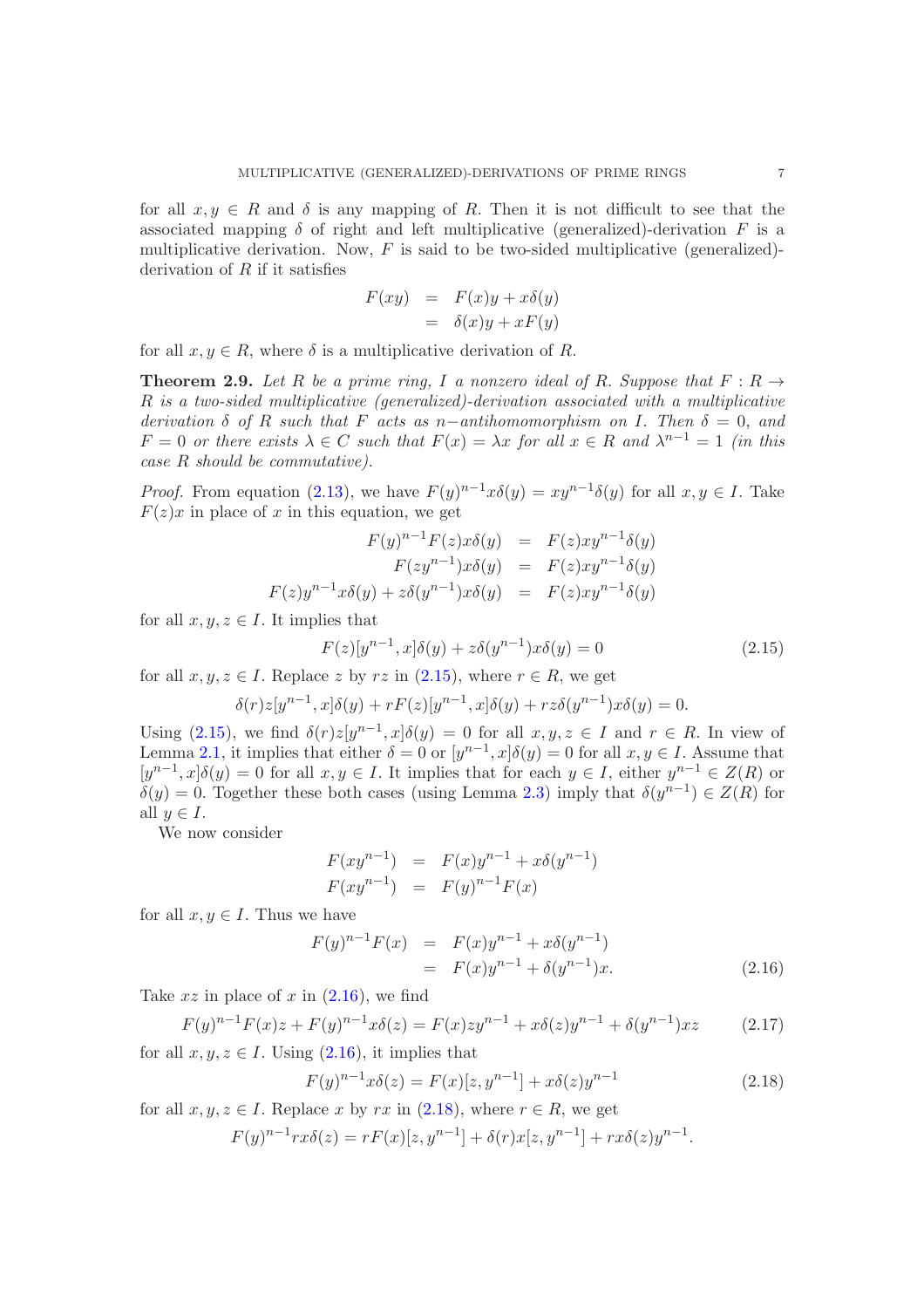Using  $(2.18)$ , we have

<span id="page-7-3"></span>
$$
[F(y)^{n-1}, r]x\delta(z) = \delta(r)x[z, y^{n-1}]
$$
\n(2.19)

for all  $x, y, z \in I$  and  $r \in R$ . Replace z by  $zw^{n-1}$  in [\(2.19\)](#page-7-3), we get

$$
[F(y)^{n-1}, r]x\delta(z)w^{n-1} + [F(y)^{n-1}, r]xz\delta(w^{n-1}) = \delta(r)x[z, y^{n-1}]w^{n-1} + \delta(r)xz[y^{n-1}, w^{n-1}]
$$

for all  $x, y, z, w \in I$  and  $r \in R$ . Equation [\(2.19\)](#page-7-3) reduces it to

<span id="page-7-4"></span>
$$
\delta(w^{n-1})[F(y)^{n-1}, r]xz = \delta(r)xz[y^{n-1}, w^{n-1}]
$$
\n(2.20)

for all  $x, y, z, w \in I$  and  $r \in R$ . Take zs in place of z in  $(2.20)$ , where  $s \in R$ , we find

$$
\delta(w^{n-1})[F(y)^{n-1}, r]xzs = \delta(r)xzs[y^{n-1}, w^{n-1}]
$$

for all  $x, y, z, w \in I$  and  $r, s \in R$ . Using  $(2.20)$  in the above expression, we obtain  $\delta(r)xz[[w^{n-1},$ 

 $[y^{n-1}], \vec{s}]=0$  for all  $x, y, z, w \in I$  and  $r, s \in R$ . It forces that either  $\delta=0$  or  $[w^{n-1}, y^{n-1}] \in$  $Z(R)$  for all  $y, w \in I$ . But  $\delta \neq 0$ , thus we have  $[w^{n-1}, y^{n-1}] \in Z(R)$  for all  $y, w \in I$ . In view of Lemma [2.2,](#page-1-2) R is commutative. Therefore, F is just n–homomorphism of R and hence by Theorem [2.4,](#page-2-5) we get  $\delta = 0$ , a contradiction.

On the other hand, we assume that  $\delta = 0$ . Relation [\(2.10\)](#page-4-1) implies that

$$
F(x_1x_2\cdots x_n)=F(x_1)x_2\cdots x_n
$$

for all  $x_i \in I$ . Using this relation, we obtain

$$
F(x_1)x_2x_3\cdots x_{n-1}x_nx_{n+1} = F(x_1x_2\cdots x_{n-1}x_n)x_{n+1}
$$
  
\n
$$
= F(x_n)F(x_{n-1})\cdots F(x_2)F(x_1)x_{n+1}
$$
  
\n
$$
= F(x_n)F(x_{n-1})\cdots F(x_2)F(x_1x_{n+1})
$$
  
\n
$$
= F(x_1x_{n+1}x_2\cdots x_n)
$$
  
\n
$$
= F(x_1)x_{n+1}x_2\cdots x_n
$$

for all  $x_i \in I$ . It gives

$$
F(x_1)[x_2\cdots x_n,x_{n+1}]=0
$$

for all  $x_i \in I$ . Thus we have either  $F(x) = 0$  for all  $x \in I$  or  $[x_2 \cdots x_n, x_{n+1}] = 0$  for all  $x_i \in I$ . The first case implies  $F = 0$ . In the latter case we find that R is commutative and hence F acts as  $n-$ homomorphism on I. We are done by Theorem [2.4.](#page-2-5)

 $\Box$ 

#### Acknowledgement

I would like to thank Prof. Neset AYDIN for reading the earlier draft of the manuscript and suggesting Lemma [2.3.](#page-1-1)

## **REFERENCES**

- <span id="page-7-1"></span>[A03] A. ASMA, N. REHMAN AND S. ALI, On Lie ideals with derivations as homomorphisms and anti-homomorphisms, Acta Math. Hung., 101 (1-2), (2003), 79-82. doi: 10.1023/B:AMHU.0000003893.61349.98
- <span id="page-7-0"></span>[B89] H. E. BELL AND L. C. KAPPE, Rings in which derivations satisfy certain algebraic conditions, Acta Math. Hung., 53 (3-4), (1989), 339-346. doi: 10.1007/BF01953371
- <span id="page-7-2"></span>[B90] M. BREŠAR, Semiderivations of prime rings, Proc. Amer. Math. Soc., 108 (4), (1990), 859-860. doi: 10.1090/S0002-9939-1990-1007488-X